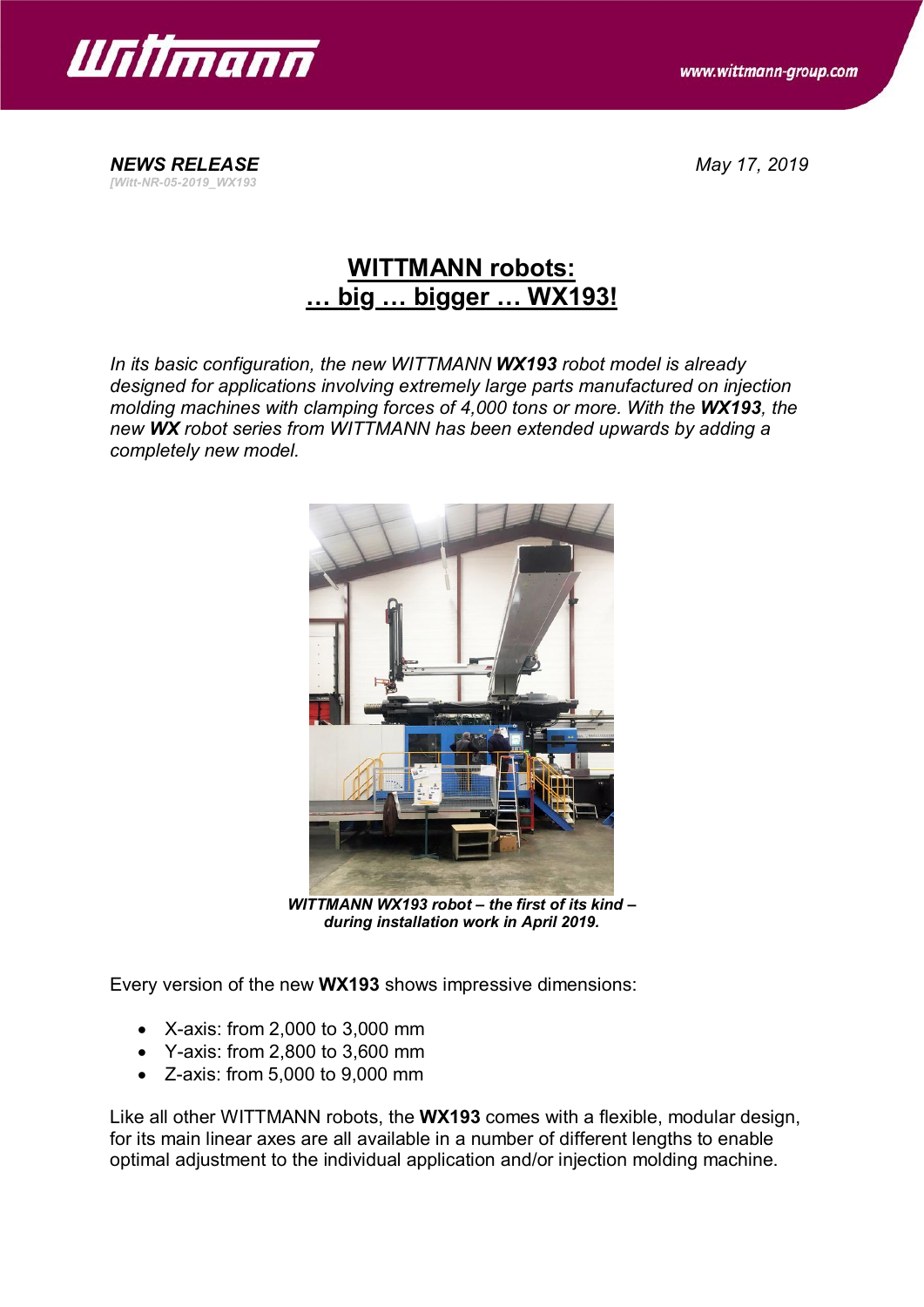

In its standard configuration, the **WX193** can handle loads of up to 150 kg. An additional pivoting servo C-axis is used in this configuration. In contrast to the conventional pneumatic pivoting axes, which are the standard equipment for many robots and enable pivoting movements of up to 90°, WITTMANN has chosen the servo variant. This version offers a pivoting range from 0 to 180°, a torque of 250 Nm and an accuracy of 0.1°. To cope with the gigantic strokes and move high payloads torsion-free across the entire working area, the Z-axis takes the form of a thick-walled double profile made of steel with a cross-section of 700 × 400 mm. All other axes of the **WX193** also consist of steel components to provide maximum rigidity. For the drive systems, WITTMANN relies on rack-and-pinion combinations (used on all horizontal axes) or a combined belt and rack-and-pinion drive (for telescopic vertical axes). Of course, additional rotary axes can be built in as optional extras (e.g. servo B-rotation around the vertical axis or servo A-rotation around the parts removal axis).

The new **WX193** robot is delivered with the latest version of the integrated WITTMANN **CNC9** control system and the **R9 TeachBox** as standard. In its functionality, the **R9** is based on the **R8** version, which has proved its efficiency over a long time, but with a number of further improvements in the features offered by the **R9 TeachBox.** The**TeachBox** now provides better visualization possibilities, i.e. a larger display now measuring 10.1" with multi-touch functions. The resolution of the screen compared to **R8** has been increased from 800 x 600 to 1,280 x 800 pixels. Step keys implanted in the housing facilitate positioning of the robot by means of tactile feedback. Of course, the **R9 TeachBox** also continues to offer the familiar programming and teach environments such as *TextEditor*, *QuickEdit* and the *QuickNew Wizard*. This ensures downward compatibility with existing, older program versions.

------------------------------

The WITTMANN Group is a worldwide leader in the manufacturing of injection molding machines, robots and peripheral equipment for the plastics industry. Headquartered in Vienna/Austria, the WITTMANN Group consists of two main divisions, WITTMANN BATTENFELD and WITTMANN, which operate 8 production facilities in 5 countries, including 34 direct subsidiary offices located in all major plastics markets around the world.

WITTMANN BATTENFELD focuses on the independent market growth in the manufacturing of state-of-the-art injection molding machines and process technology, providing a modern and comprehensive range of machinery in a modular design that meets the actual and future requirements of the plastic injection molding market. WITTMANN's product range includes robots and automation systems, material handling systems, dryers, gravimetric and volumetric blenders, granulators, mold temperature controllers and chillers. With this comprehensive range of peripheral equipment, WITTMANN can provide plastics processors with solutions that cover all production requirements, ranging from autonomous work cells to integrated plantwide systems.